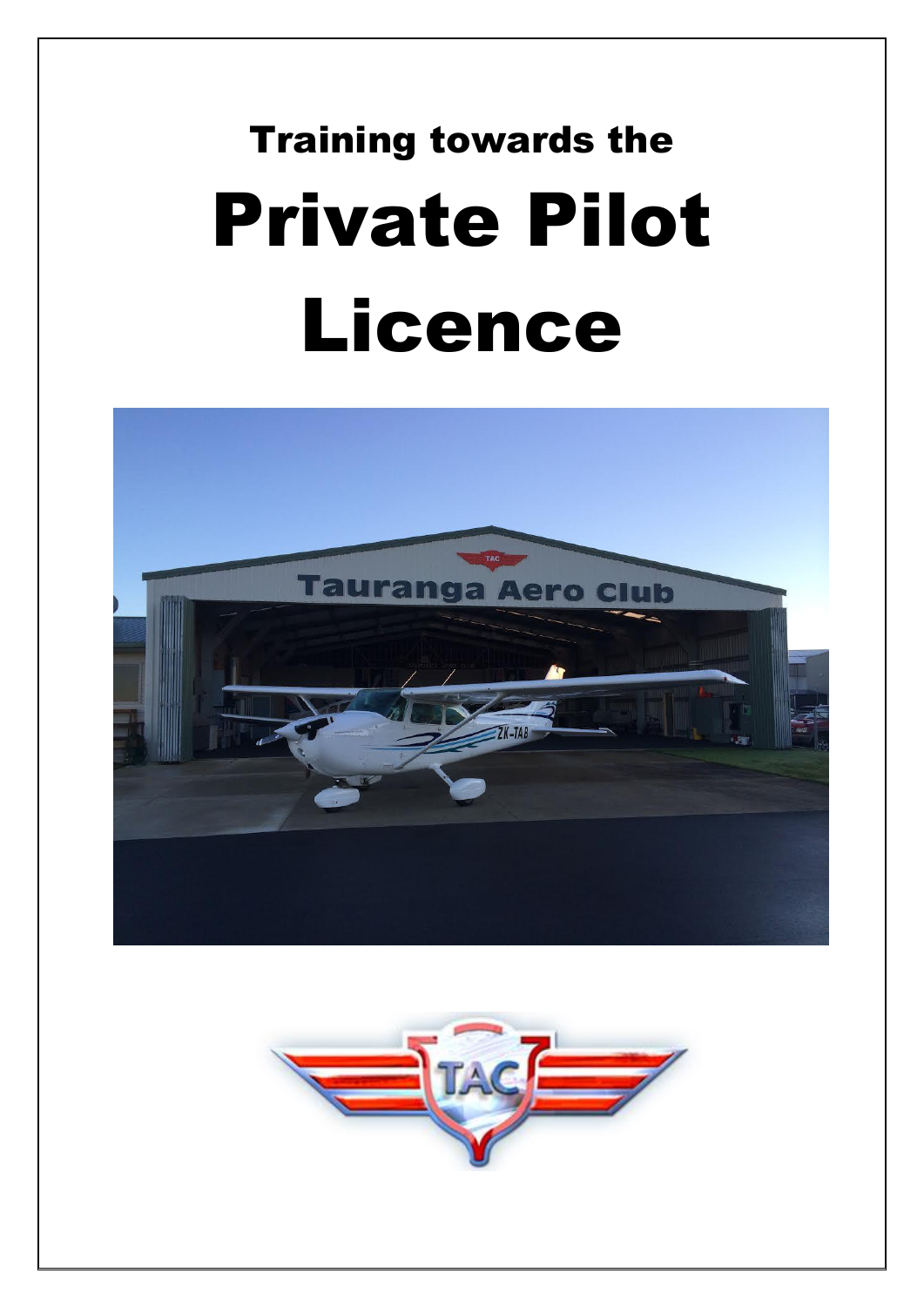Welcome to the Tauranga Aero Club. Here at the club our goal is to support you and teach you how to fly to a high standard, while at the same time making the process a fun and enjoyable one. This guide was produced by the instructors at the aero club to answer some of the more frequent questions we get about obtaining a Private Pilot Licence (PPL).

#### *What Can I Do With A PPL?*

With a PPL you can carry passengers with you when you fly, although you are not able to charge for your services. You can hire an aircraft that you are type rated on, or buy your own aircraft, and you are able to fly anywhere in New Zealand. Some continue in their training to obtain a Commercial Pilot Licence and ultimately a career in aviation.

# *How Old Do I Have To Be To Start Training?*

To be eligible for the issue of a PPL, you must be at least 17 years old. You may start your training before this, but you will not be able to go solo until you are 16 and you will not be able to sit the PPL flight test until you are 17.

# *What Medical Requirements Are There?*

There are no medical requirements to start your training. However, before you can be sent solo you must obtain a Class 2 Aviation Medical Certificate. This is issued following a medical examination by a Civil Aviation Authority designated medical examiner. Talk to our staff about what medical examiner is closest to you.

# *What Flying Hours Do I Need To Get My Licence?*

Before you can sit your final flight test you must have logged the following minimum flight hours:

50 hours total flight time.

15 hours total dual flight instruction.

15 hours total solo flight time.

5 hours dual instruction in instrument flying.

5 hours dual instruction in Terrain and Weather Awareness

5 hours dual cross country flying and 5 hours solo cross country flying.

If you wish to fly at night, you must also complete 5 hours of night flying which must include at least 2 hours of dual instruction and 2 hours of solo flight. Night flying is optional and not required for the issue of a NZ PPL.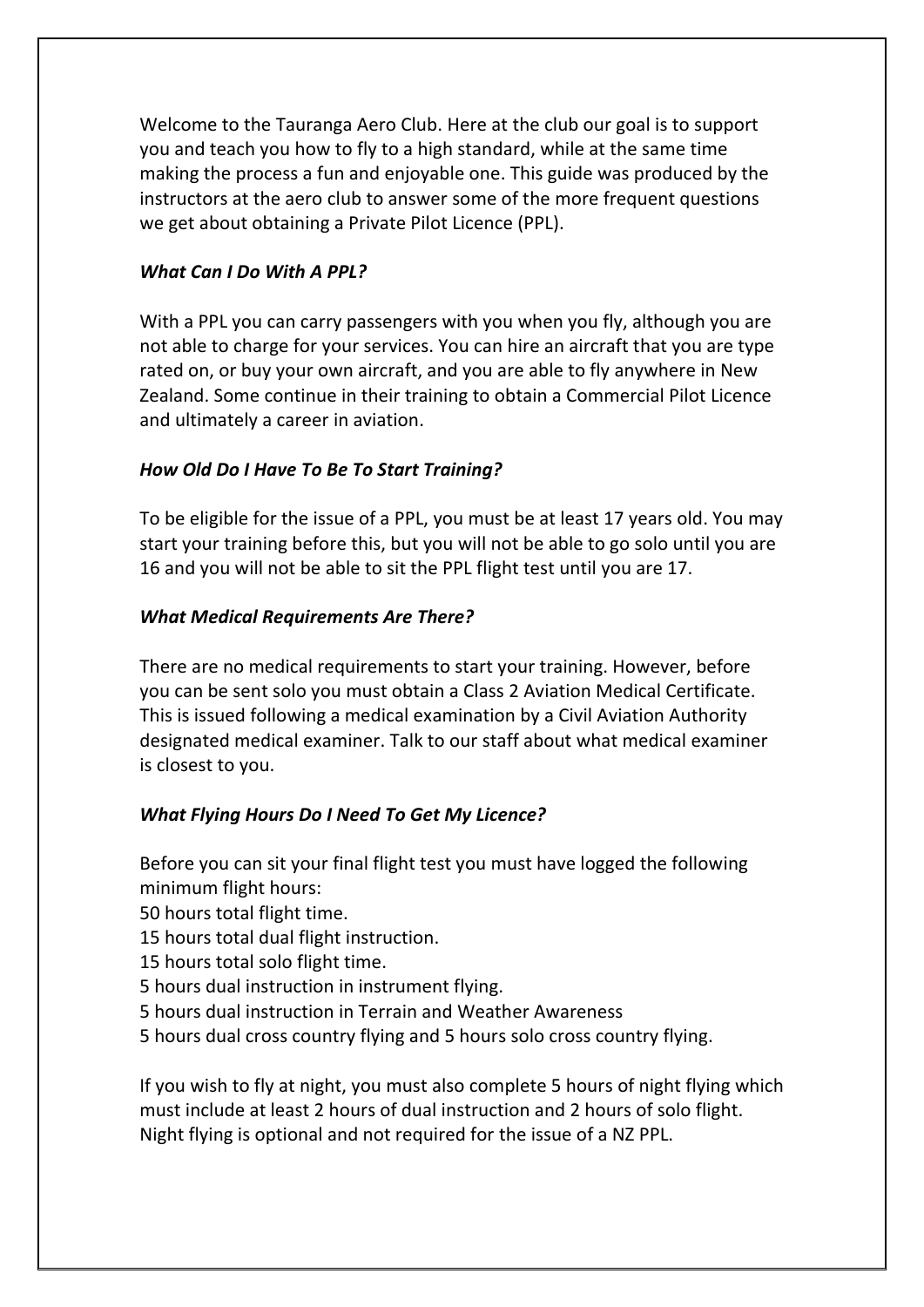#### *What Exams Do I Have to Pass?*

You must pass written examinations in the following subjects:

- Air Law.
- Meteorology.
- Navigation and Flight Planning.
- Aircraft Technical Knowledge.
- Human Factors.
- Flight Radio Telephony.

The level of difficulty of the exams is equivalent to Year 11 or 12 of high school. Study guides are available for each subject, and the exams are taken on a regular ongoing basis in Tauranga city. The study guides cost about \$70 each and exams cost \$92 per sitting. As well as the study guides, aero club instructors run night classes to coach you in each subject. Your instructor at the aero club will show you how to obtain the study guides, the required equipment for each exam, and how to apply to sit each examination. We recommend that you begin studying for your first exam after first solo.

# *Are There Any Other Requirements?*

You must undergo the CAA Fit and Proper Person assessment process. Under New Zealand law, all applicants for a pilot's license must demonstrate that they have an acceptable respect for the law. Minor criminal convictions and traffic offences should not be a problem, but if you have something more serious in your past it may be a good idea to undergo this check prior to spending money on flight training. The check is carried out in complete confidence by the CAA.

Prior to license issue you must be assessed as competent in spoken English and obtain an English Language Proficiency credit.

At the conclusion of your flight training, you are required to pass a practical flight test in an aeroplane with a CAA authorised flight examiner, a bit like a driver licence test but with wings.

# *What Is The Tauranga Aero Club?*

The Tauranga Aero Club is an incorporated society owned by its members. Although the club is professionally and commercially run, it is administered by a committee which is elected by the club members and any surpluses made are re-invested into the club. The club operates a fleet of eight aircraft  $-5$ two-seat Cessna 152s, 4 four-seat Cessna 172s, which includes one with a G1000 kit out. The Club operates from a modern clubhouse with a reception,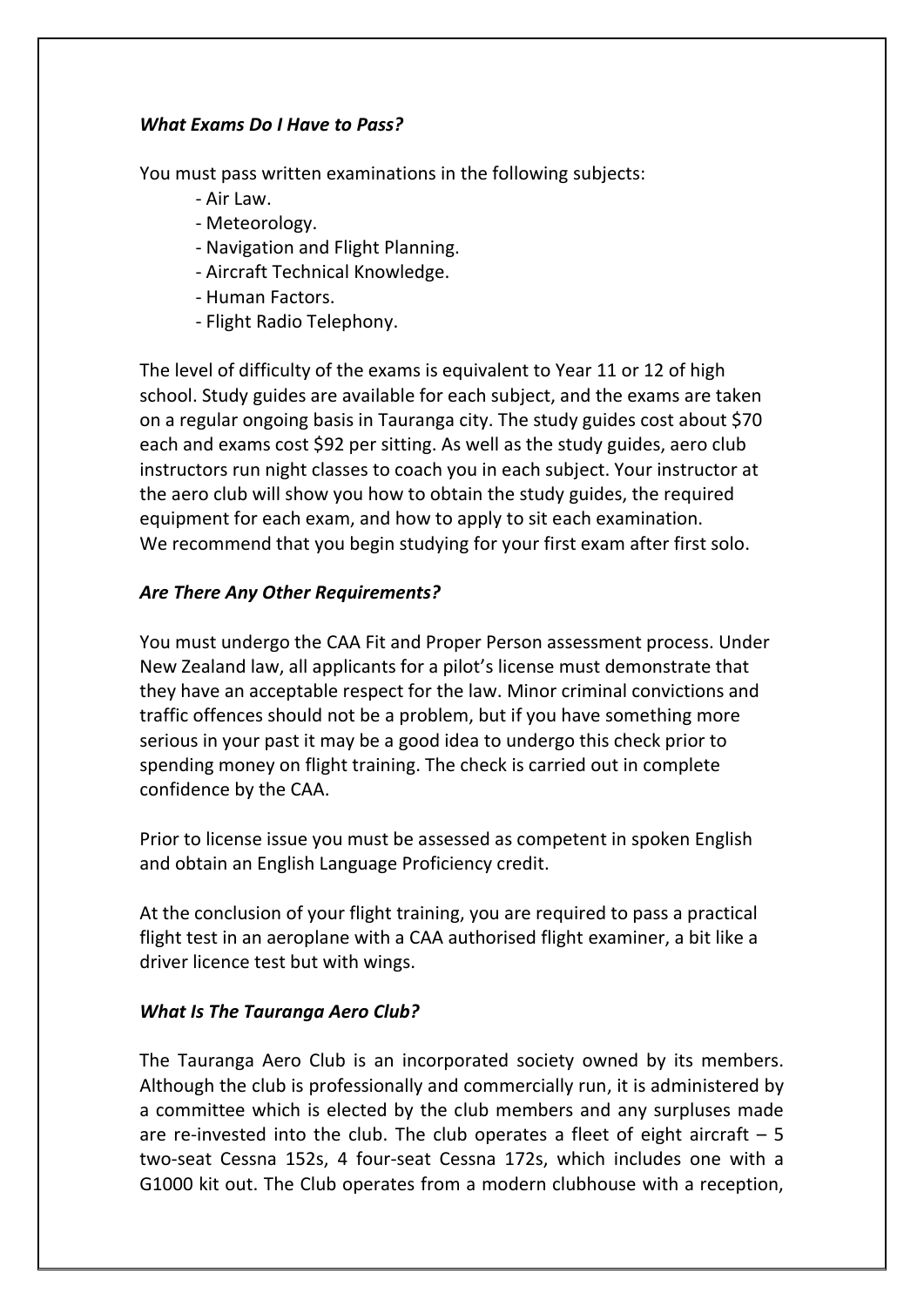training rooms, hangar and bar-lounge and has a staff of eight instructors and two administrators.

The aero club movement was established in 1932 shortly after WWII. Among those present was Mrs. Hilda Hewlett, the first female pilot to hold a pilot's licence in the British Empire. She was elected the first president of the Tauranga Aero Club. At the time, the club's charter was to *promote aviation to the wider public* and this remains a foundation of the club charter today. Although aviation is well established in today's society, there is probably less need to promote the new, exciting, and slightly crazy fad of charging around the sky in biplanes. The club exists today to give access to aircraft at a reasonable cost to club members, as a social club, a commercial operation, to provide a career pathway for young pilots aspiring to an airline career, and to introduce as many people as possible to the joy of learning to fly.

Membership of the club is deep and varied. Many club members are private pilots, but there are also topdressing pilots, active domestic and international airline pilots, retired 747 training captains, flying instructors, aircraft engineers, and all manner of aviation buffs. The bar is open on club nights every Friday and sometimes Sunday, where all members are welcome to come along and talk shop.

#### *How Does Flight Training At The Aero Club Work?*

When you are ready for your first lesson, contact us and book yourself in for a lesson. A lesson usually consists of a 20-minute power point briefing followed by a 45-minute flight and a short debrief. You should allow two hours for each lesson. You can fly any day of the week, subject to weather and other students booking aircraft in ahead of you.

As you progress through the training program you will pick up training reference material to study at home. You will also need a New Zealand pilot logbook.

You can train as fast or as slow as you like. An optimum pace is one lesson per week. This gives you time between lessons to absorb what was taught in the previous lesson and prepare for the next one. Others have more time on their hands and train full time. A PPL can be completed in about 2-3 months if you work hard and are good at studying for and sitting exams.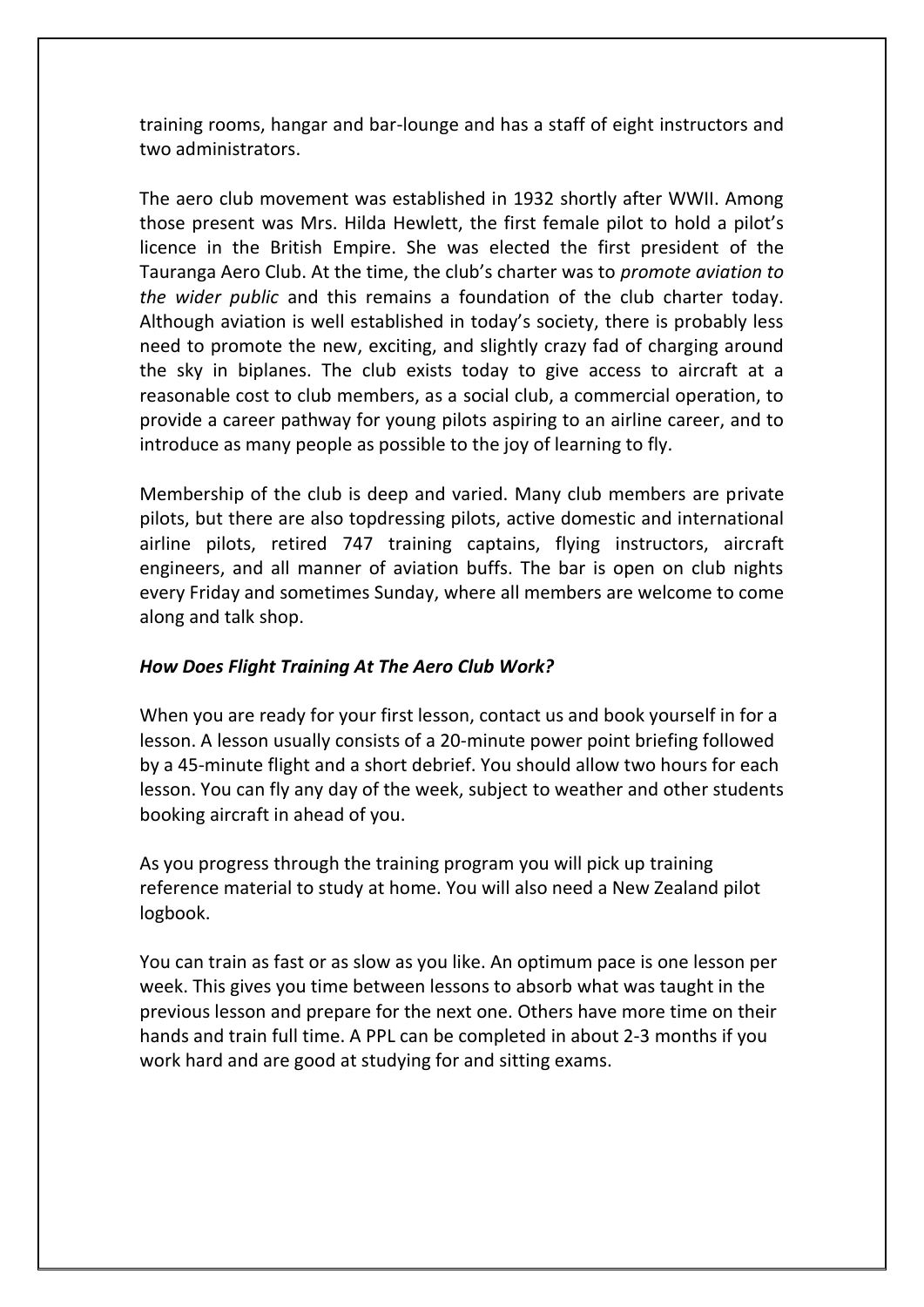#### *How Much Does It Cost?*

Flying lessons are paid according to the amount of time the aircraft engine is running, as recorded by an air switch meter in the aircraft. If you are a member our current aircraft rate for a C152 is \$255/hr and \$48.50/hr for an instructor. If you choose not to become a member, then there is 20% surcharge on flight costs. Membership costs \$170 per year and we welcome new members.

As Tauranga is a controlled aerodrome, all aircraft landing here must pay a landing fee (for the owner of the airfield – your friendly local council) and airways fee (for air traffic control). For the two-seater trainer this works out to \$5.10 and \$10.50, respectively. So, for your average dual training flight (Including preflight, briefing & debrief) you can expect to pay:

| <b>Instructor Time</b> | $\sim$     | 1.5 hours @ \$48.50/hour = \$72.75 |
|------------------------|------------|------------------------------------|
| Aircraft time          | $\sim$ $-$ | 0.7 hours @ \$255/hour = \$178.50  |
| Airways fee            | $\sim$     | \$10.50                            |
| Landing fee            | $\sim$     | \$5.10                             |
| Total cost             | $\sim$     | \$266.85                           |

(At times, a small fuel surcharge may apply. Any cancellations made within 24 hours will incur a fee.)

A Class 1 & 2 medical will cost approximately \$750.00.

Theory exams cost \$92 each to sit, and you should budget \$200 - \$300 for each subject for all the study guides and reference material you will need.

The total overall cost to get a PPL will vary depending on your progress through the exams and flight training program. From experience, we estimate the total cost for most people is about \$22,200. Some will do it for slightly less than that figure, some will enjoy the scenery more along the way and do it for slightly more.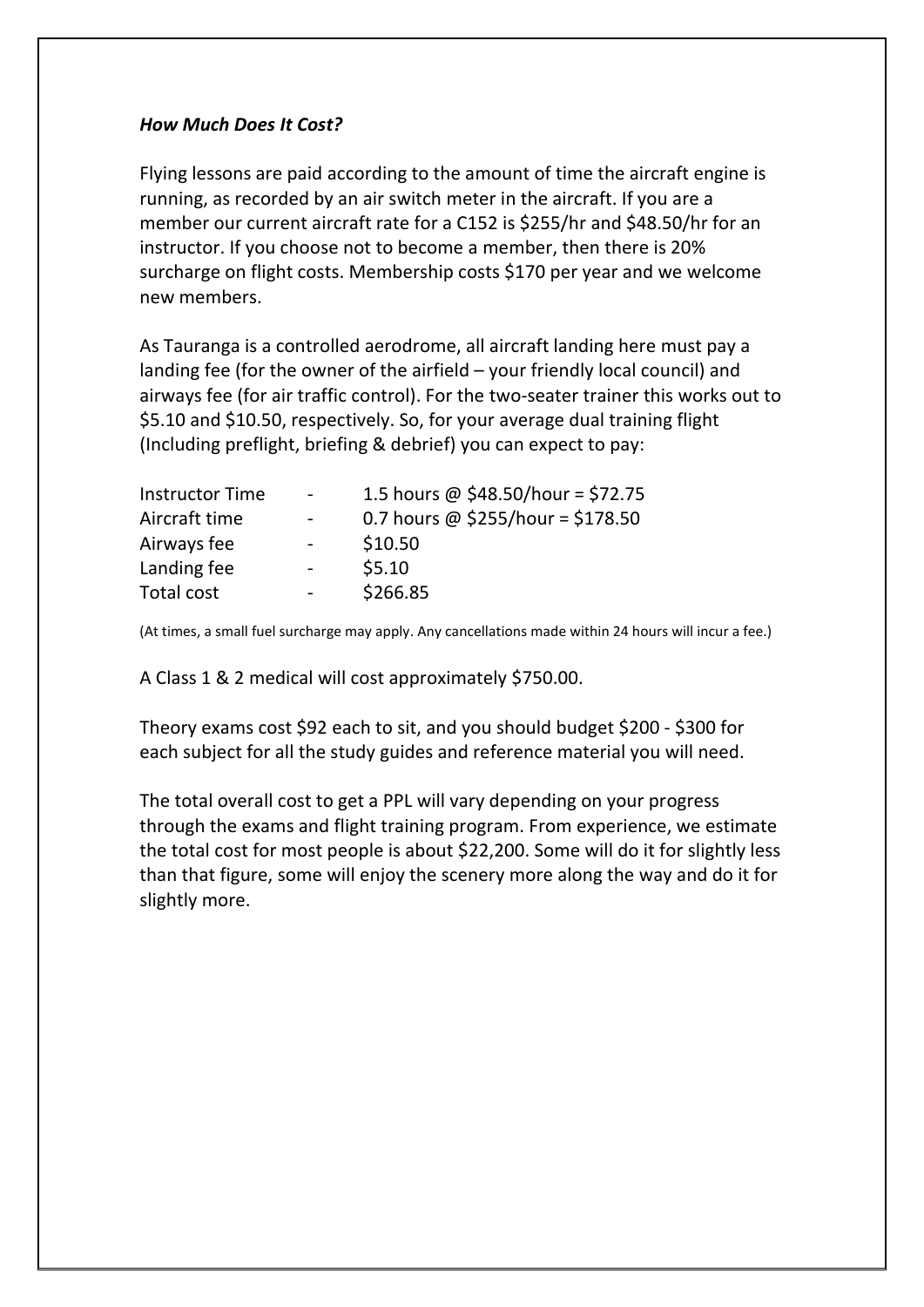# *Estimated Cost for Private Pilot's Licence:*

| Approx 60 Hours Flight Time, Incl Instructor Time | \$18,200 |
|---------------------------------------------------|----------|
| Class 1 & 2 Medical                               | \$750    |
| Airways and Landing Fees                          | \$1,200  |
| <b>PPL Flight Test Fee</b>                        | \$600    |
| 6 Exams                                           | \$552    |
| <b>English Proficiency Test</b>                   | \$135.50 |
| Logbook                                           | \$50     |
| <b>PPL Books</b>                                  | \$331    |
| A.I.P Volume 4 (incl update service paid yearly)  | \$140    |
| <b>Student Pilot Guide</b>                        | \$15     |
| CAA Licence issue fee                             | \$231    |
|                                                   |          |

**Total: \$22,204.50**

*This estimate is based on 60 hours total time. This is usually achieved by our students. Please remember that flying is competency based, total cost may vary. All the above prices are subject to change without notice and include GST.*